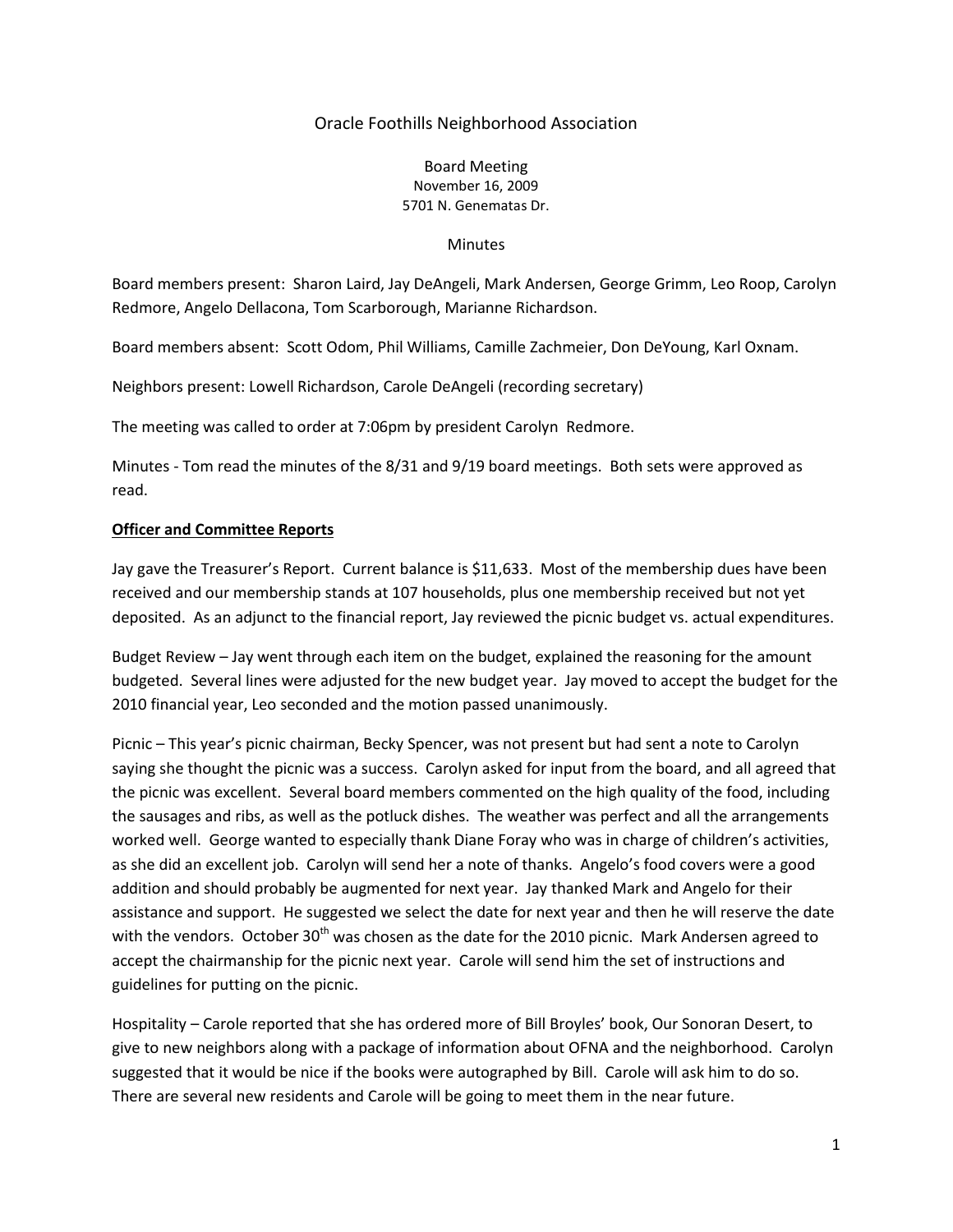Newsletter, Website, E-Update – Carole said the next Desert Dwellers will be out in December and she would like input in the form of articles from board members or any neighbors. Also, she is interested in getting input for the website and the weekly e-mail update.

Neighborhood Watch – Carolyn has spoken to Carolyn Hoenig, the current Area Leader who would very much like to hand the job over to another neighbor. She gave Carolyn the job requirements and duties. Carolyn asked Carole to please advertise the need for an Area Leader. Carole suggested that perhaps Jacki Elder might be willing to do the job and Carolyn will contact her after Thanksgiving.

# **Old Business**

Annual Meeting – Carolyn asked for feedback on the meeting and the guest speakers. Several members commented that the speakers were excellent and the facility works well. But, as Marianne pointed out, the attendance was disappointing. She asked if there was any way to entice people to attend. Carole said we've tried numerous approaches with mixed success. George commented that if there are no crises, people don't feel the need to attend.

Triangle Park Plaque – George and Jay spoke to the grandchildren of the neighborhood's founder, who corrected them on the name for the plaque, which should be Nicholas W. Genematas. They approved the wording on the plaque and were pleased with the gesture. The plaque is now being cast and George is not sure when it will be ready. He suggested that when it is installed we could have a photo op with the son (George Genematas) and his children.

Monument at  $1<sup>st</sup>/Agave – Georgethanked Angelo and Jay for their landscaping work. George also$ planted some desert plants and the monument is now complete. The artist, Ed Muren, has agreed to maintain the paint for a couple of years. Everyone agreed that the finished product is a nice addition to the neighborhood.

Speeding Signs – Jay got prices for the proposed signs, which would say something to the effect that "only you can prevent speed bumps" and each one would cost approximately \$50. Carolyn reviewed the discussion from the previous meeting and asked if there was any interest in pursuing this project. Tom said he agreed with Karl's feeling that we do not need more signs. There was general agreement that the signs probably would not accomplish their intended purpose and would just add to the visual clutter. This project was dropped for lack of interest.

## **New Business**

Karaoke Machine – Angelo requested that the board approve \$100 to purchase the karaoke machine currently owned by Kim and Merrill Peterson. Angelo has agreed to store the machine and all accompanying parts (mic, cords, CD's). Angelo made the motion to purchase the machine, Jay seconded and all present were in favor. Carolyn will send the check for \$100 with a note thanking Kim and Merrill for a great price on their sound system.